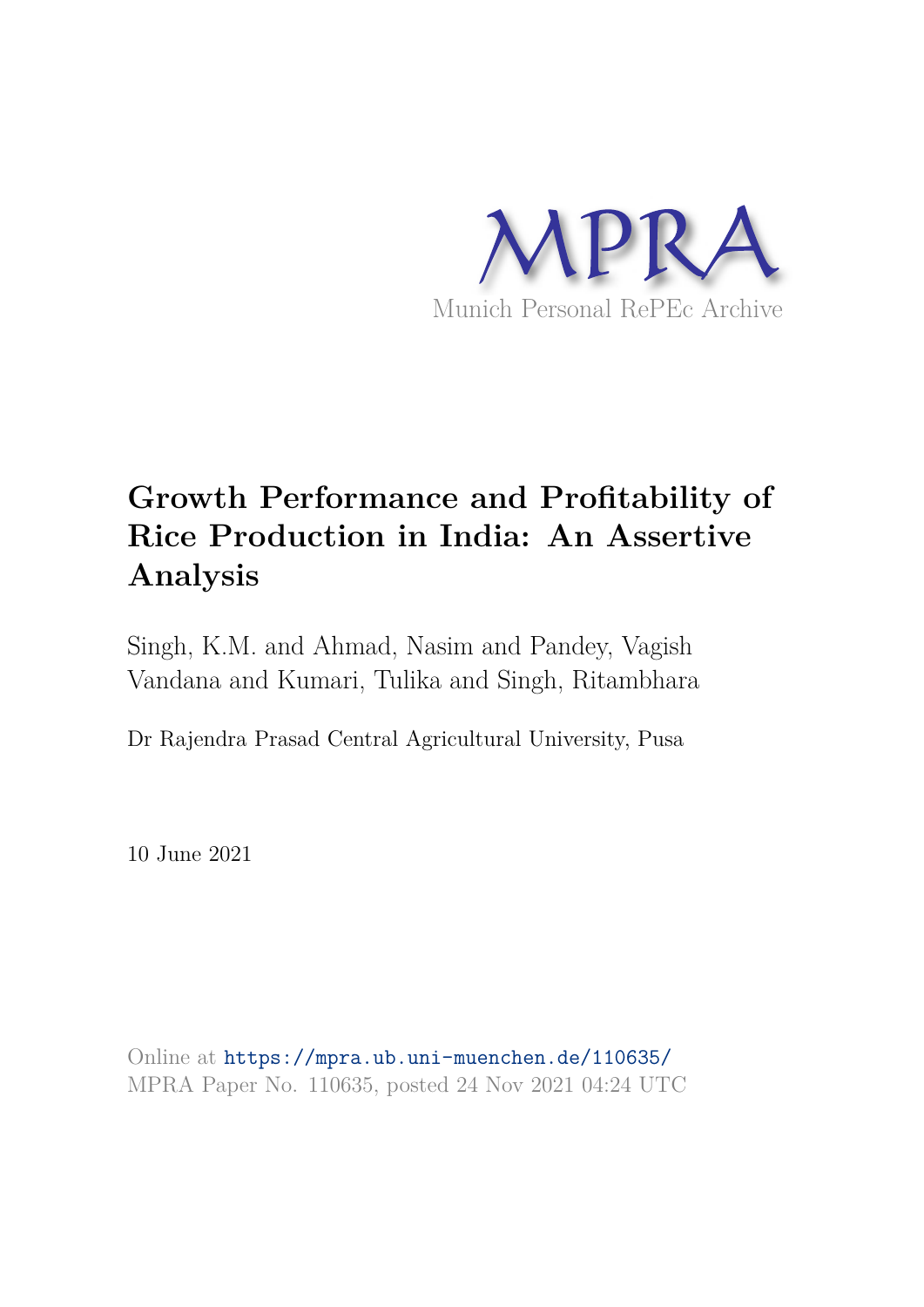# **Growth Performance and Profitability of Rice Production in India: An Assertive Analysis**

K M Singh<sup>1</sup>, Nasim Ahmad<sup>2\*</sup>, Vagish Vandana Pandey<sup>3</sup>, Tulika Kumari<sup>4</sup> and Ritambhara Singh<sup>5</sup>

<sup>1</sup> Professor & Dean, PG College of Agriculture, Dr. Rajendra Prasad Central Agricultural University, Pusa (Samastipur), Bihar, PIN-848125

<sup>2</sup> Senior Technical Officer, Department of Agricultural Economics, Dr. Rajendra Prasad Central Agricultural University, Pusa (Samastipur), Bihar, PIN-848125

<sup>3</sup> Research Associate, Indira Gandhi Institute of Development Research, Goregaon, Mumbai, 400065

<sup>4</sup>Assistant Professor, Department of Agricultural Economics, Dr. Rajendra Prasad Central Agricultural University, Pusa (Samastipur), Bihar, PIN-848125

<sup>5</sup>Associate Professor, Department of Agricultural Economics, Dr. Rajendra Prasad Central Agricultural University, Pusa (Samastipur), Bihar, PIN-848125

# **ABSTRACT**

Rice is the most important staple food of the country consumed by about 65 per cent of the population (Singh and Singh, 2020). It is grown in almost all the states, however, the major rice producing states with respect to its share in total rice production of the country during 2018-19 are West Bengal (13.79%), Uttar Pradesh (13.34%), Andhra Pradesh including Telangana (12.84%), Punjab (11.01%), Odisha (6.28%), Chhattisgarh (5.61%), Tamil Nadu (5.54%), Bihar (5.19%), Assam (4.41%), Haryana (3.88%) and Madhya Pradesh (3.86%). In the present study, an attempt has been made to assess the growth trends and instability in area, production and productivity of rice in major rice growing states during the period 2001-02 to 2018-19. The results of the investigation revealed that compound growth rate of area under rice was almost constant in the country during the period under investigation while it was fluctuating across the states but growth rates of production and productivity was found positive and significant. Instability indices of area under rice were found to be less as compared to production and productivity. Although production of rice has increased due to technological changes in cultivation practices but increased instability in production also indicated distress in rice production across the states. Most of the States registered negative profitability in rice cultivation and only the farm business income was found to be positive. Hence, policy makers, planners and stakeholders should formulate policies to sustain the rice farming in the country for food security of the nation. Restriction may be imposed on purchase of rice below MSP or government may adopt proper mechanism to stop distress sale of farm produces particularly rice. As paddy is water consuming crop and sustainability of ground water and other natural resources is threatened from paddy cultivation in areas with scarce groundwater specifically in states like Punjab and Haryana. It would adversely affect food security in the long run. Hence, farmers should be encouraged to shift out from paddy cultivation in the states where groundwater is depleting and should only grow paddy in water surplus areas keeping the sustainability of groundwater in mind.

# **Highlights**

- Area under rice cultivation in India was found to be more or less stagnant.
- Production of rice has increased during the period of investigation on account of technological changes in cultivation practices but increased instability in production indicated distress in rice production
- Most of the states registered negative profitability in rice cultivation and only farm business income was found to be positive.

\_\_\_\_\_\_\_\_\_\_\_\_\_\_\_\_\_\_\_\_\_\_\_\_\_\_\_\_\_\_\_\_\_\_\_\_\_\_\_\_\_\_\_\_\_\_\_\_\_\_\_\_\_\_\_\_\_\_\_\_\_\_\_\_\_\_\_\_\_\_\_\_\_\_\_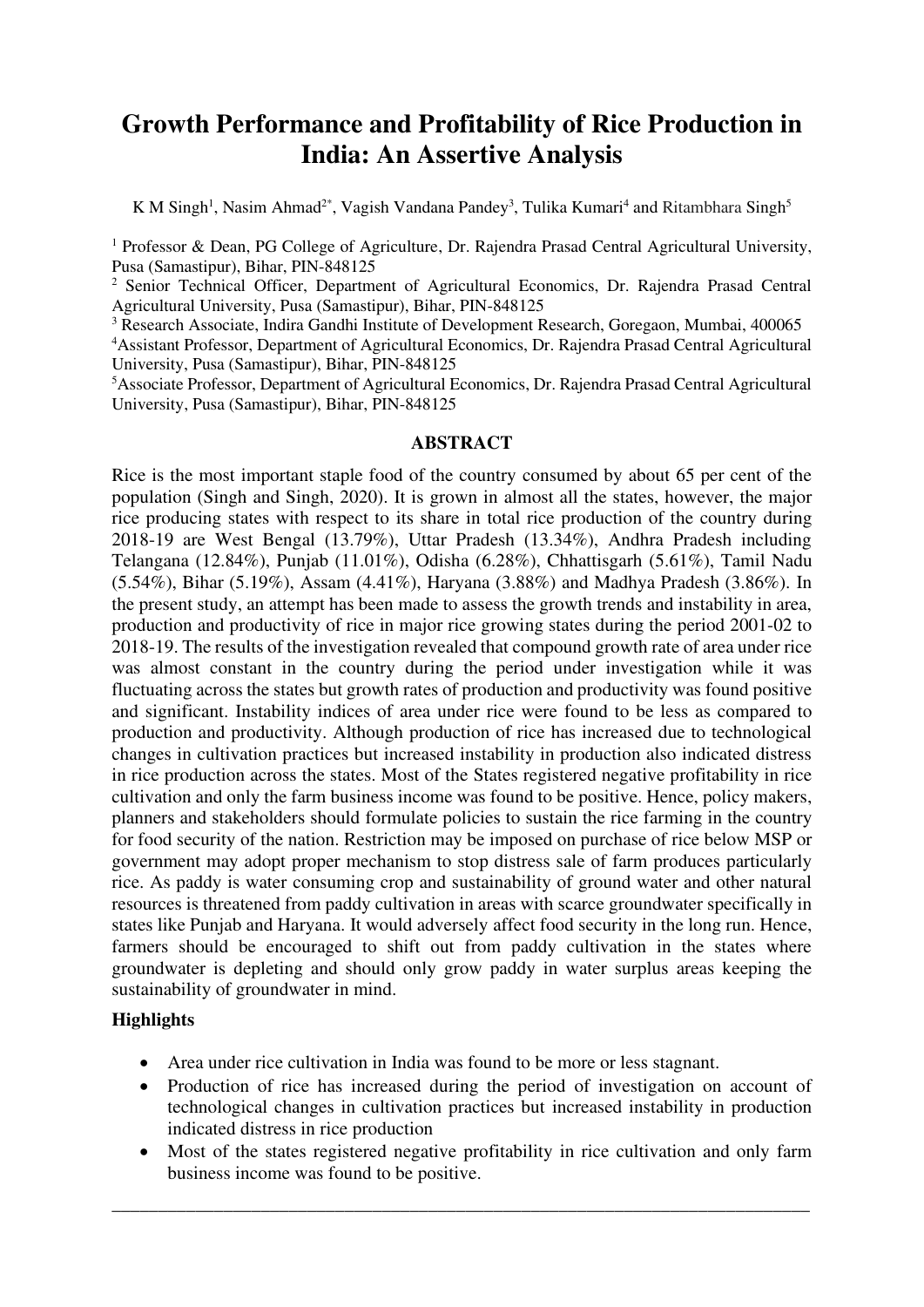## **Key words: Rice, Growth, Instability, Profitability, Loss, Farm business income**

The continuum growth of population and changing dietary preferences have raised the food demand and are imposing threat to food security at global level (Dzanku*et al.,* 2015,Godfray*et al*., 2010). To maintain the food security, expansion of arable land and intensification of agriculture are two major factors to address the food demand of the growing population (Licker *et al.,* 2010).With the limited landresources; it is difficult to meet out the increasing food demand. Net sown area is declining over the years as the agricultural lands are being utilized in urbanization like constructing residential building and related infrastructures, establishment of industries etc.(Sinha*et al.,* 2016, Singh *et al.*2015).Several studies have emphasized extra 75-100 percent increase in food production by 2050 to meet the projected demand of food for ever increasing population with the present diet pattern, income and consumption (Rosegrant*et al.,* 2009;UNFPA, 2010 and Van *et al.,* 2013). Rice, wheat and maize are major cereal crops and their production is closely related to food security and sustainable development of the society (Singh *et al.* 2015, Singh *et al.* 2015)

The spatial variations have been an important dimension of varying growth trends of crops in Indian states because of differences in agro-climatic conditions, infrastructural developments and inherent socio-economic situations across the nation.The instability of economic phenomena is defined as the departure from what may be considered to be a stable passage through time.It quantifies the risk of insecurity arises from production, trade, income and prices etc. Instability measurementwith respect to agricultural production is of interest to food issues or to issues resultingdue to influence of fluctuations in output on agricultural prices and returns to the producers (FAO, 1998).

The production of rice in India was 116. 42 million tonnes,coveringan area of 43.79 million hectares, which was approximately35.33 per cent of area under food crops and 40.86 per cent production of total food-grains of the country during 2018-19. It is an important staple food consumed by 65 per cent population of the country. It contributes around 10 per cent of the agricultural GDP and its production generates 3.5 billionmandays of employment(Ahmad, *et al.* 2017, Kumar *et al.,* 2018). Consumption of rice as a staple food by a large proportion of people, its contribution in agricultural GDP and generation of employment highlights its role in national food security, income and employment generationin India (Ahmad *et al.*2019). Rice is the main staple food of India and is cultivated almost in all the states. The major rice producing states with respect to its share in total rice production of the nation were West Bengal (13.79%), Uttar Pradesh (13.34%), Andhra Pradesh including Telangana (12.84%), Punjab (11.01%), Odisha(6.28%), Chhattisgarh (5.61%), Tamil Nadu (5.54%), Bihar (5.19%), Assam (4.41%), Haryana (3.88%) and Madhya Pradesh (3.86%). Keeping these facts in consideration,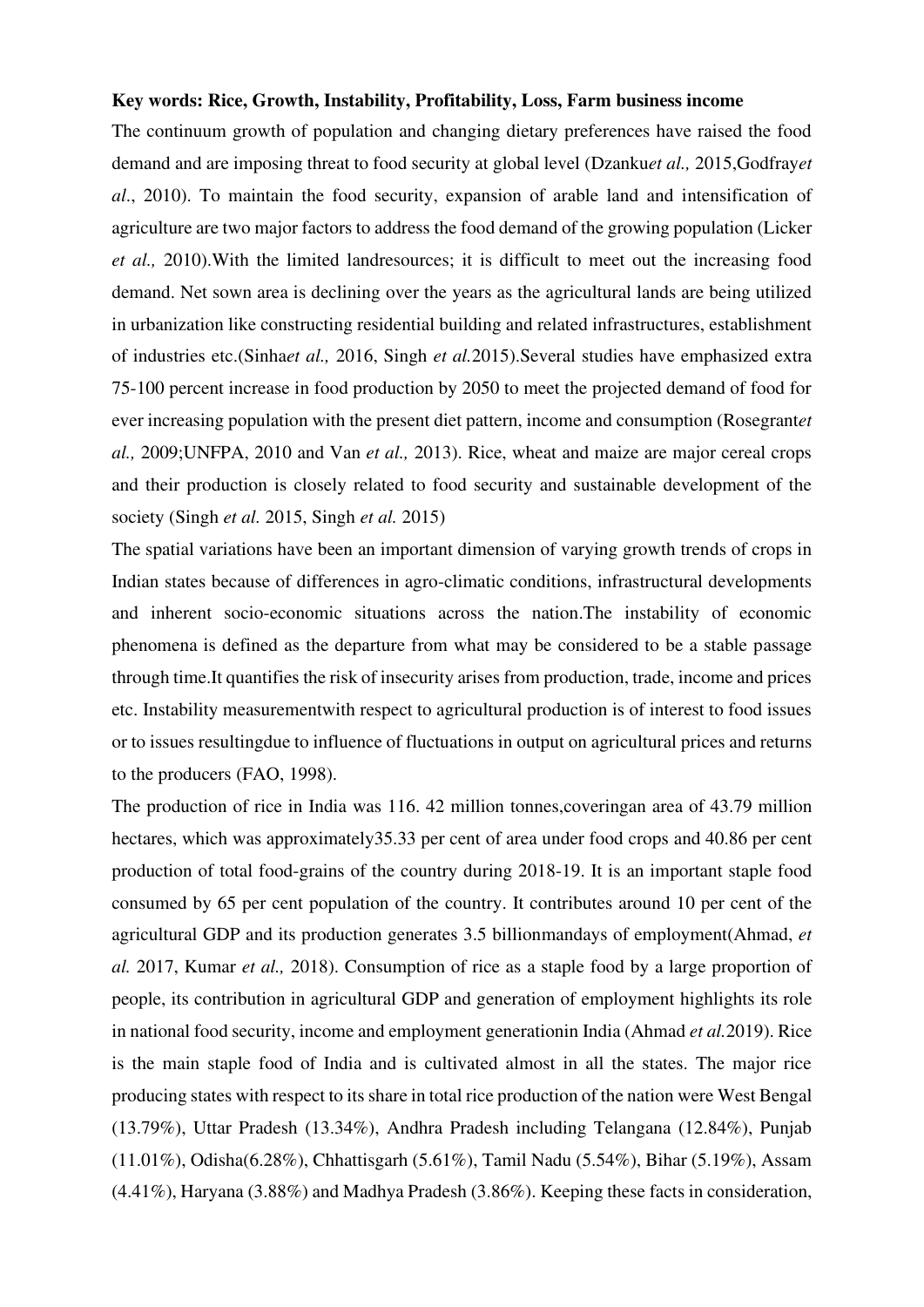the present study was attempted to investigate growth and instability in area, production, productivity, cost of cultivation and profitability of rice in major rice producing states and nation as whole.

# **MATERIALS AND METHODS**

Secondary data pertaining to area, production and productivity of rice for major rice growing states of India covering a period from 2001-02 to 2018-19 were used to assess the growth performance and instability of rice in the states as well as nation as whole. For estimating farm business analysis, data pertaining to cost of cultivation generated by Commission on Agricultural Costs and Prices (CACP) was used covering period from 2000-01 to 2016-17. For detail farm business analysis the dataof triennium ending 2003 and 2017 were used.

## *Estimation of growth rates*

The compound growth rates (CGRs) of area, production andproductivity of rice in major rice producing states of India was computed both for states and for India as a whole, using the following formula:

$$
CGR = (Anti \log of b - 1)x \ 100
$$

Where, *b* is the regression coefficient.

Instability is the deviation from trend and many of theresearchers have used the coefficient of variation (*CV*) as atool of instability. An index of instability was computed forexamining the nature and degree of instability in area,production and yield of the rice crop at state and nation level. Simple *CV* does not explain properly the trendcomponent inherent in the time series data so the instabilityindex was calculated using better measure of variabilitysuggested by Cuddy-Della Valle index (Cuddy and Della, 1978).

$$
InstabilityIndex = CV * \sqrt{1 - R^2}
$$

$$
CV = \frac{\text{Standard deviation of the variable}}{\text{Mean of the variable}} X100
$$

If the estimated coefficient of regression equation is not significant, then the CV itself is taken as instability index.

Where, CV is coefficient of variation and  $\mathbb{R}^2$  is the coefficient determination from a time series trend regression adjustedby the number of degrees of freedom.

Apart from Cuddy Della Valle Index (CDVI), this study also calculated Coppock Instability Index (CII).

$$
Coppock's Instability Index = Antilog(\sqrt{logV}-1) * 100
$$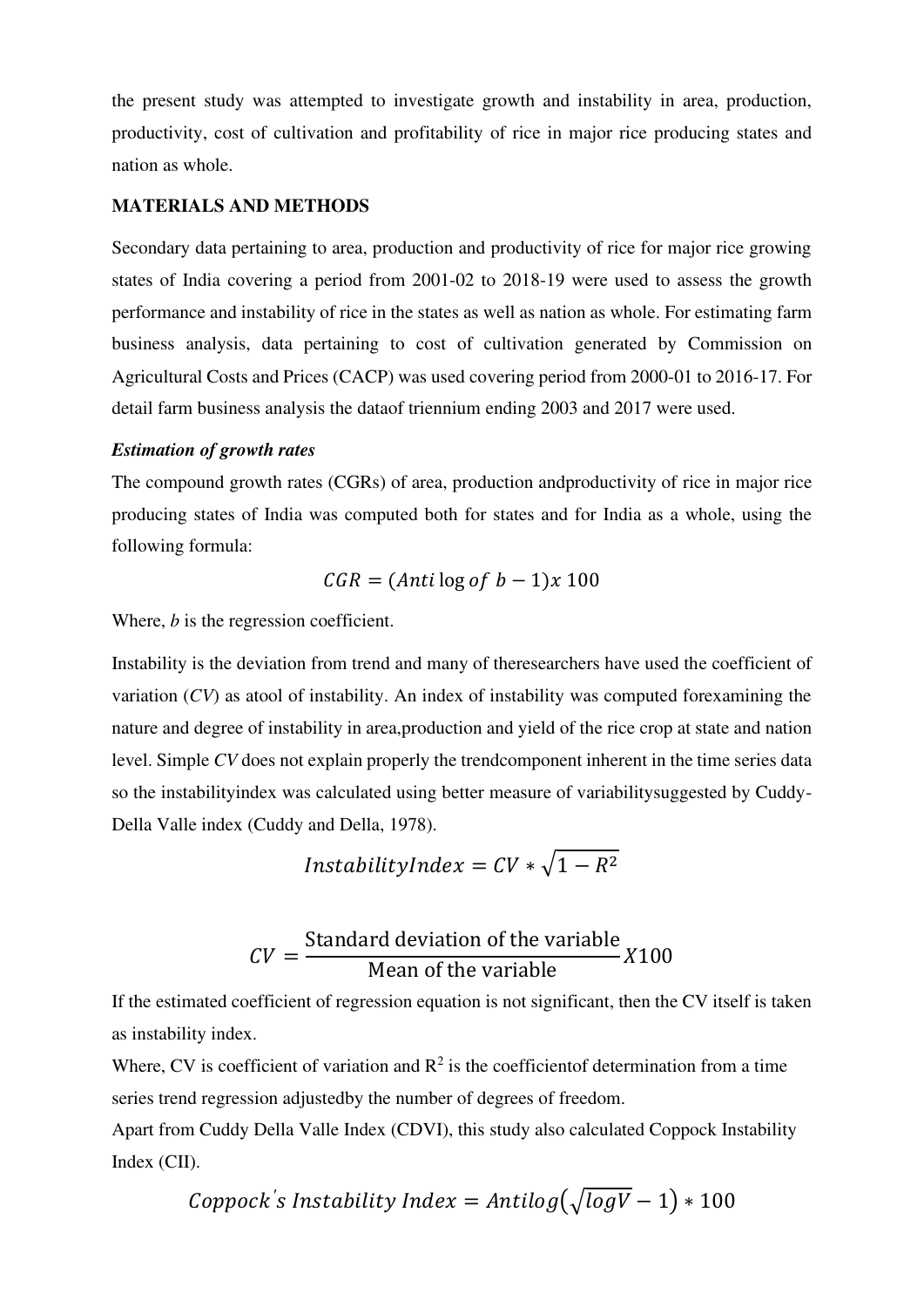Where
$$
Log V = \frac{\sum (log \frac{X_{t+1}}{X_t} - m)^2}{n}
$$
  

$$
X_t = area/production/productivity of rice
$$
  
 $t =$  number of years  
 $m$ =mean of the difference between logs of X<sub>t+1</sub>, X<sub>t</sub>  
 $Log V = Logarithmic variance of the series$ 

#### *Farm business analysis*

Cost  $C_2$  is used as total cost of cultivation which includes all actual expenses in cash and kind incurred in production as well asinterest on value of owned capital assets (excluding land),rental value of owned land and rent paid for leased-in land.Profitability/lossin rice cultivation was estimated using followingmethods.

 = − <sup>2</sup> = − <sup>2</sup> = − <sup>2</sup>

Gross income from paddy cultivation is estimated by adding values of main and by-product which was estimated by the Commission on Agricultural Costs and Prices (CACP). Profitability/loss is calculated as given below:

$$
Profit\ or\ loss(\%) = \left[\frac{Value\ of\ produce}{Cost\ of\ cultivation} - 1\right] X100
$$

# **RESULTS AND DISCUSSION**

#### *Growth performance of rice*

Compound annual growth rates of area, production and productivity of rice in major rice growing states and the country as a whole was calculated covering data of period from 2001- 02 to 2018-19 and the results are presented in Table 1. The compound growth rates of area under rice was estimated to be positive (0.06%) for the nation. The growth rates of area under rice for Andhra Pradesh including Telangana (0.47%), Assam (0.01%), Haryana (1.05%), Madhya Pradesh (0.83%), Punjab (0.50%) and Uttar Pradesh (0.11%) were also estimated to be positive whereas, the states like Bihar (-0.22%), Chhattisgarh (-0.02%) Odisha (-0.44%), Tamil Nadu (-0.09%) and West Bengal (-0.29%) showed negative growth rates. About 85 per cent rice in the country is cultivated under rain-fed conditions and due to erratic behaviour of monsoon over the last two decade growth rate of area was found positive fluctuating across the major rice growing states and marginal increase in area under rice was only 0.06 per cent for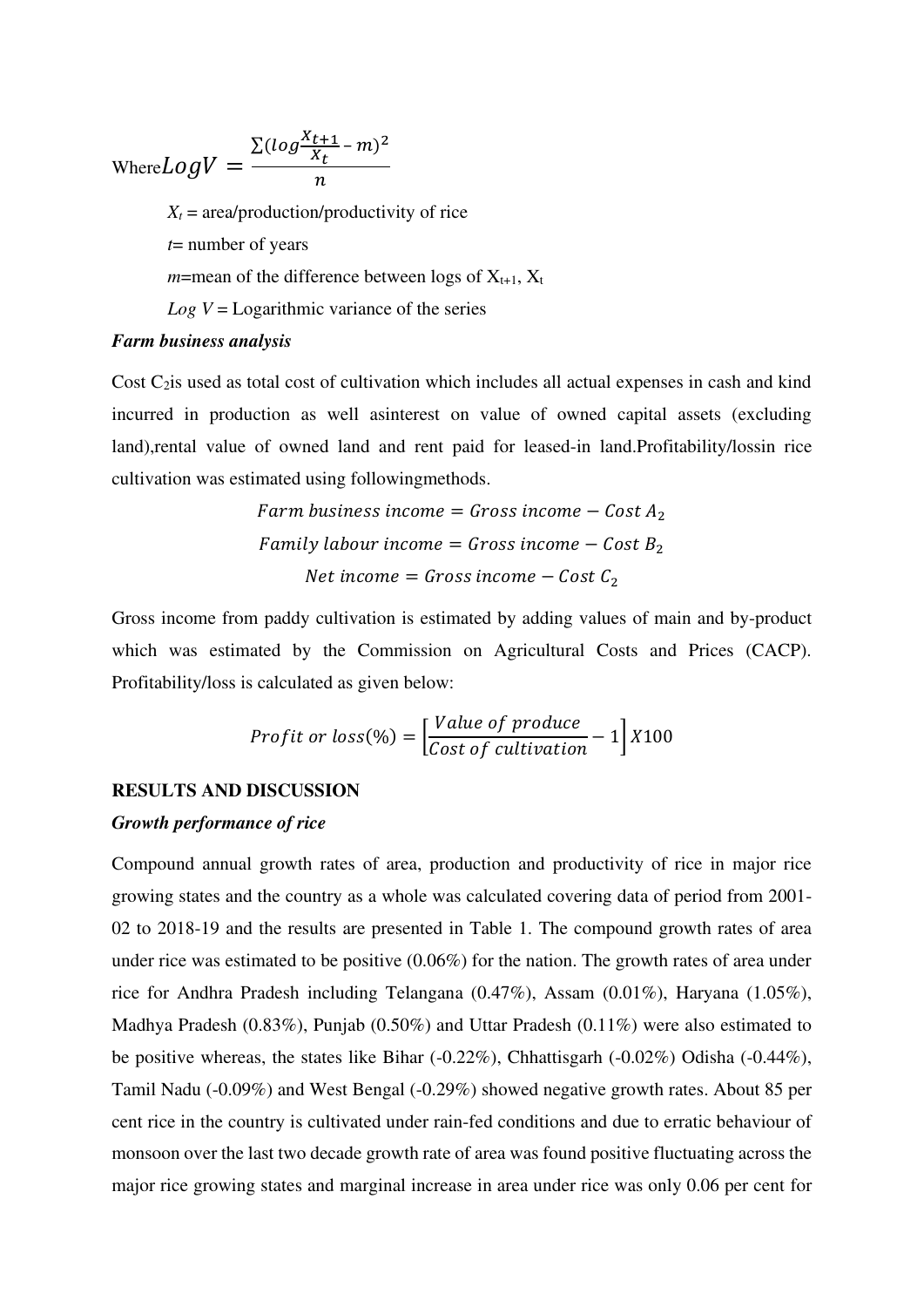the nation. The other reasons for fluctuating trends in area under cultivation may be shifting of farmers to other cash crops due to opening up of economy, fetching higher income due to high international prices and expectation of export opportunities.

Growth rates of production and productivity in almost all the states and nation as whole was computed to be positive and significant. The increase in production and productivity could be adoption of new technologies of rice cultivation like use of high yielding varieties, improved package and practices, improved infrastructural facilities for farming. Another reason may be the rice intensification programme of government.

| Sl.No.         | <b>States</b>                  | Area       | <b>Production</b> | Productivity<br>$0.43*$<br>$1.20*$<br>$1.83*$<br>$1.28*$<br>$0.35*$<br>$2.70*$<br>$1.13*$<br>$0.31*$ |  |  |
|----------------|--------------------------------|------------|-------------------|------------------------------------------------------------------------------------------------------|--|--|
| 1              | Pradesh<br>Andhra<br>including |            |                   |                                                                                                      |  |  |
|                | Telangana                      | $0.47***$  | $0.90*$           |                                                                                                      |  |  |
| $\overline{2}$ | Assam                          | 0.01       | $1.22*$           |                                                                                                      |  |  |
| 3              | <b>Bihar</b>                   | $-0.22***$ | $1.61*$           |                                                                                                      |  |  |
| $\overline{4}$ | Chhattisgarh                   | $-0.02$    | $1.26*$           |                                                                                                      |  |  |
| 5              | Haryana                        | $1.05*$    | $1.41*$           |                                                                                                      |  |  |
| 6              | Madhya Pradesh                 | $0.83*$    | $3.55*$           |                                                                                                      |  |  |
| 7              | Odisha                         | $-0.44*$   | $0.69***$         |                                                                                                      |  |  |
| 8              | Punjab                         | $0.50*$    | $0.81*$           |                                                                                                      |  |  |
| 9              | Tamil Nadu                     | $-0.09$    | 0.35              | 0.44                                                                                                 |  |  |
| 10             | <b>Uttar Pradesh</b>           | 0.11       | $0.71*$           | $0.60*$                                                                                              |  |  |
| 11             | West Bengal                    | $-0.29*$   | 0.15              | $0.44*$                                                                                              |  |  |
|                | India                          | 0.06       | $0.84*$           | $0.78*$                                                                                              |  |  |

Table 1: Growth performance of area, production and productivity of rice in major rice growing states of India

\*, \*\*\* indicate significant at 1% and 10% level of significance.

# *Instability analysis of area, production and productivity of rice*

Instability indices in area, production and productivity of rice from the period of 2001-02 to 2018-19 was computed by using coefficient of variation, Cuddy- Della Valle index (CDVI) and Coppock Instability Index (CII) methods. The results of the analysis are presented in Table 2. The result revealed that instability index of area under rice was comparatively less than that of production and productivity at national level indicating area under rice was more or less stagnant during the period under investigation. No doubt, production and productivity of rice has increased during the period of investigation due to technological changes in production of rice. However, instability indices of production and productivity was more because production and productivity are influenced by climatic conditions and during study period the monsoon was very erratic which may have created variation in production and yield. The increased instability in the production also shows the distress in rice production.

State-wise instability indices of area, production and productivity of rice also showed that instability in area was less than that of production and productivity in all the major rice growing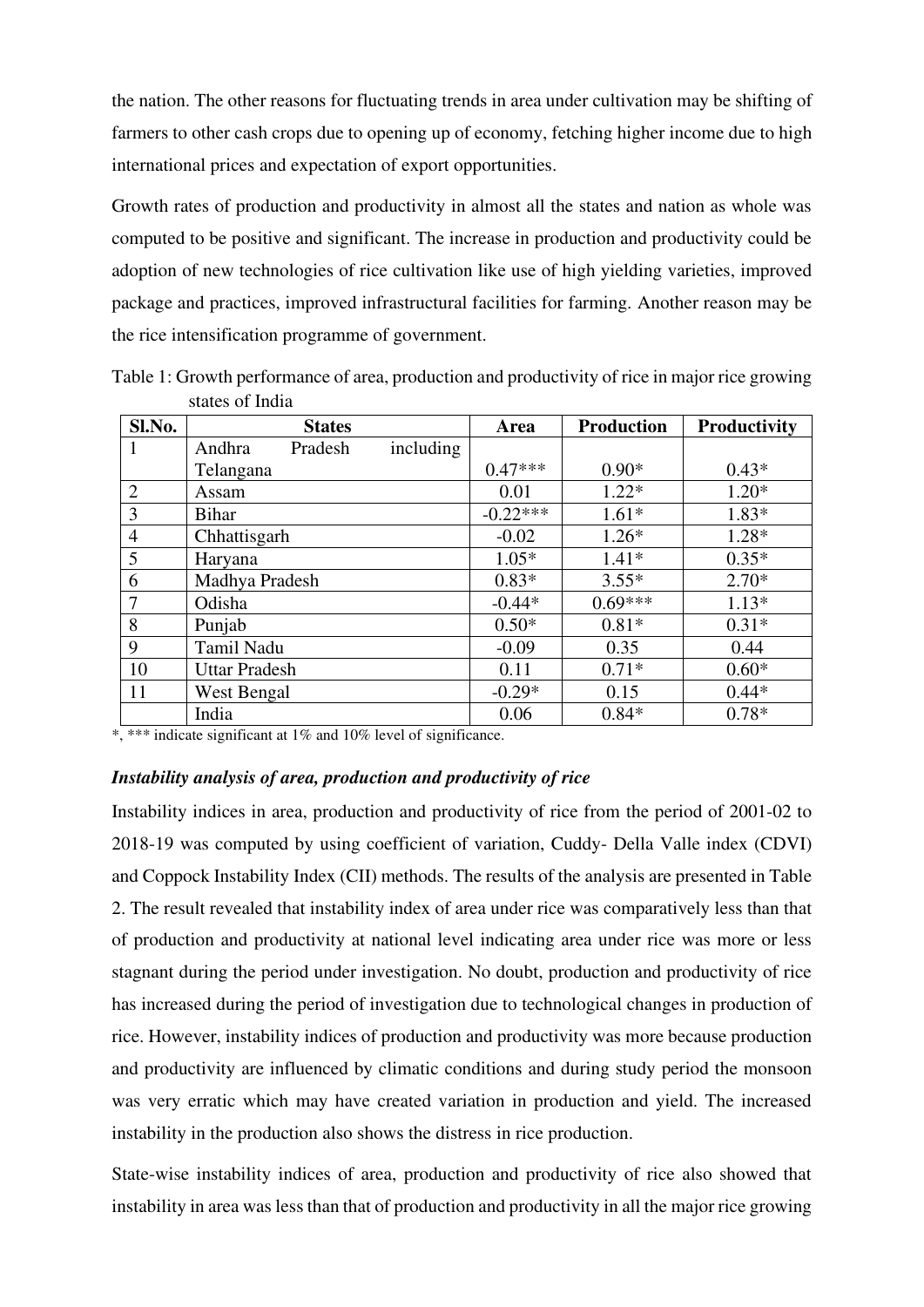states. Instability indices of production and productivity were comparatively high in Madhya Pradesh, Bihar, Tamil Nadu and Chhattisgarh as these states have not benefited from technological changes during Green revolution. The poor infrastructural development, socioeconomic condition and erratic rainfall in these states have also adversely affected the production and productivity of rice.

| S1.            | <b>States</b>        | Area      |             |       |           | Production  |            | Productivity |             |       |  |
|----------------|----------------------|-----------|-------------|-------|-----------|-------------|------------|--------------|-------------|-------|--|
| No.            |                      | <b>CV</b> | <b>CDVI</b> | $CI$  | <b>CV</b> | <b>CDVI</b> | <b>CII</b> | $CV(\%)$     | <b>CDVI</b> | $CI$  |  |
|                |                      | $(\%)$    |             |       | $(\%)$    |             |            |              |             |       |  |
| 1              | Andhra               | 13.72     | 13.72       | 11.89 | 17.08     | 17.08       | 12.08      | 7.47         | 7.47        | 10.71 |  |
|                | Pradesh              |           |             |       |           |             |            |              |             |       |  |
|                | including            |           |             |       |           |             |            |              |             |       |  |
|                | Telangana            |           |             |       |           |             |            |              |             |       |  |
| $\overline{2}$ | Assam                | 3.72      | 3.72        | 10.49 | 17.47     | 17.47       | 11.09      | 16.28        | 16.28       | 10.72 |  |
| 3              | <b>Bihar</b>         | 5.91      | 5.29        | 10.76 | 30.54     | 30.54       | 14.23      | 30.30        | 30.30       | 13.43 |  |
| $\overline{4}$ | Chhattisgarh         | 1.55      | 1.54        | 10.33 | 22.24     | 22.24       | 13.78      | 21.93        | 21.93       | 13.69 |  |
| 5              | Haryana              | 13.24     | 13.24       | 10.76 | 17.20     | 17.20       | 10.81      | 7.21         | 7.21        | 10.74 |  |
| 6              | Madhya               | 14.48     | 14.48       | 11.07 | 49.23     | 49.23       | 13.13      | 35.55        | 35.55       | 12.52 |  |
|                | Pradesh              |           |             |       |           |             |            |              |             |       |  |
| 7              | Odisha               | 6.06      | 6.06        | 10.38 | 16.45     | 16.45       | 13.56      | 18.39        | 18.39       | 13.27 |  |
| 8              | Punjab               | 6.38      | 6.38        | 10.51 | 10.76     | 10.76       | 10.68      | 5.19         | 5.19        | 10.41 |  |
| 9              | Tamil Nadu           | 11.42     | 11.37       | 11.83 | 25.95     | 25.69       | 15.97      | 19.32        | 18.68       | 13.88 |  |
| 10             | <b>Uttar Pradesh</b> | 4.72      | 4.52        | 10.85 | 13.34     | 13.34       | 11.81      | 10.70        | 10.70       | 11.12 |  |
| 11             | West Bengal          | 5.03      | 5.03        | 10.59 | 4.57      | 4.21        | 10.60      | 5.81         | 5.81        | 10.27 |  |
|                | India                | 2.52      | 2.40        | 10.49 | 11.41     | 11.41       | 11.06      | 10.16        | 10.16       | 10.70 |  |

Table 2: Instability indices in area, production and productivity of rice in major rice growing states of India

# *Profitability/loss trend in cultivation of rice*

Augmenting farmer's income is prime concern of the Central government and respective state governments. Central government has decided to double the income of the farmers by 2022. An attempt has been made to assess the profitability/ loss in cultivation of rice in major rice growing states of India. Cost of cultivation data collected and compiled by Commission on Agricultural Costs and Prices (CACP) was used covering period from 2000-01 to 2016-17. For detail farm business analysis the data of triennium ending 2003 and 2017 were used. The results of the farm business analysis are presented in Table 3. The results revealed that gross income from rice cultivation was comparatively high in Punjab followed by Tamil Nadu, Haryana and Andhra Pradesh. Total cost  $(Cost C_2)$  was more in Tamil Nadu followed by Andhra Pradesh, Punjab and Haryana. Net income was comparatively high in case of Punjab followed by Haryana, Tamil Nadu and Andhra Pradesh and in rest of the state net income was negative. The reason may be that the productivity of Punjab, Haryana, Tamil Nadu and Andhra Pradesh was comparatively high as compared to Assam, Bihar, Chhattisgarh, Odisha, Madhya Pradesh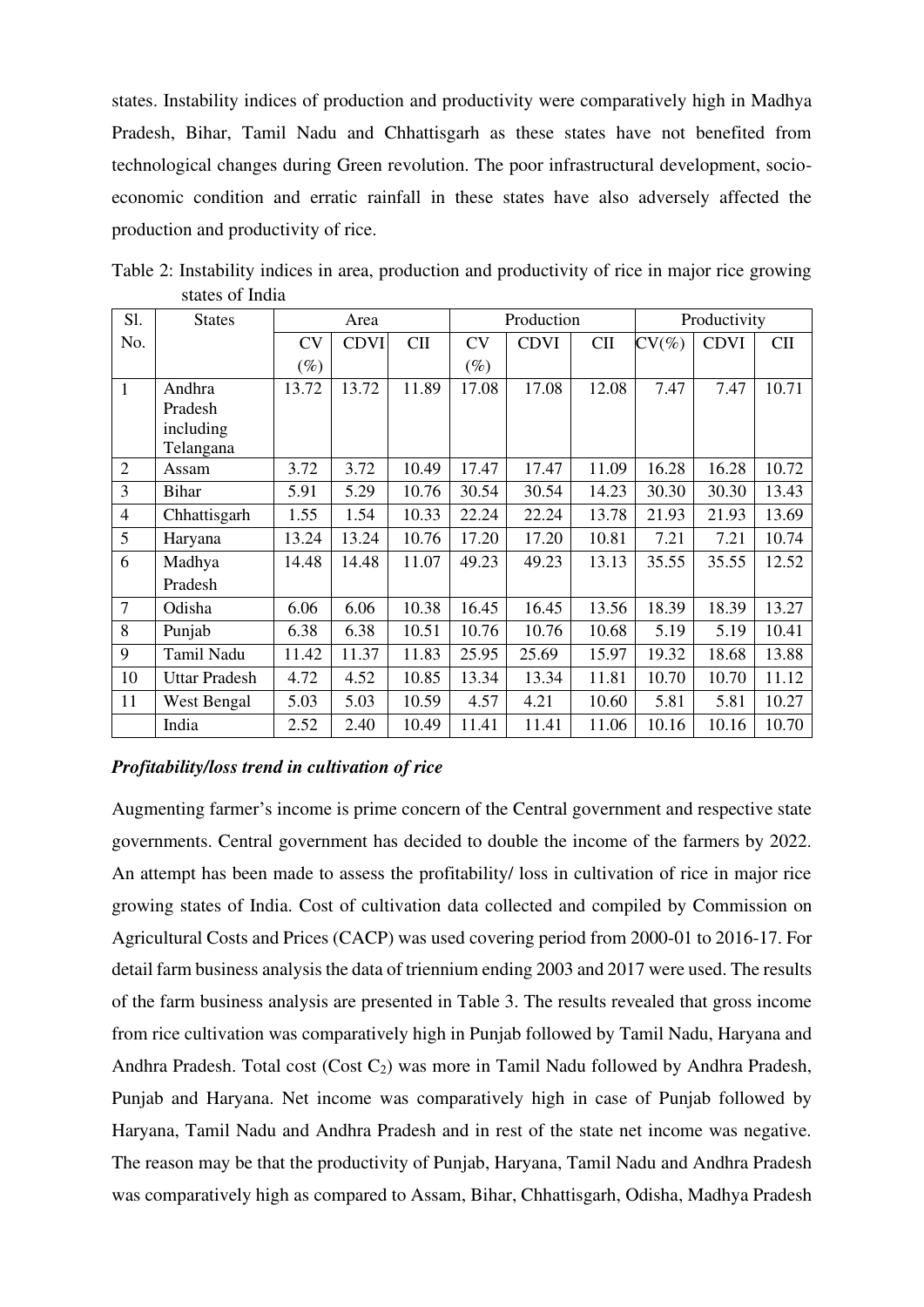and West Bengal. The other reason may be that Punjab, Haryana, Tamil Nadu and Andhra Pradesh have regulated markets and farmers might have sold their produce on minimum support price (MSP). In open market the prices often remains less than that of MSP. States like Assam, Bihar, Chhattisgarh, Madhya Pradesh, Odisha, Uttar Pradesh and West Bengal have shown losses in cultivation of paddy because the productivity of these states are comparatively less as compared to Punjab, Haryana, Tamil Nadu and Andhra Pradesh. The other reason for losses in rice cultivation may be less adoption of technologies due to poor economic condition and infrastructures for agricultural works. Only the farm business income was found to be positive that is why the farmers are continuing rice farming. Otherwise rice farming in most of the Indian states is not profitable.

#### **CONCLUSION**

From the above ongoing discussion it may be inferred that compound growth rate of area under rice was almost constant in the country during the period of investigation and it was fluctuating across the states but growth rates of production and productivity was positive and significant indicating the production of rice has increased during the period under study. Instability indices of found to be less as compared to production and productivity due to technological changes in cultivation practices. Increased instability in production also indicated distress in rice production across the states. Most of the states registered negative profitability in rice cultivation. Only the farm business income was found to be positive. Though rice is an important staple food of about 65 per cent population of the country, it still is a water consuming crop and its cultivation in water scarce areas adversely affects the sustainability of groundwater and other natural resources, specifically in states like Punjab and Haryana. This could adversely affect food security in the long run; hence, the farmers should be encouraged to shift out of paddy cultivation in the states where groundwater is depleting keeping in mind its sustainability. From food security point of views, policy makers, planners and stakeholders should advocate to cultivate paddy in water surplus states, as per requirement of the nation and frame policies to restrict sale and purchase of paddy below MSP and doing so by any agency may be made punishable offence so that farmers do not quit rice farming.

### **References**

- Ahmad, N, KM Singh, DK Sinha, RR Mishra. 2019. Food security and sustainability of agricultural production: An economic appraisal in Indian context. *International Journal of Chemical Studies*, **7(4)**: 3229-3232.
- Ahmad, N, DK Sinha, and KM Singh. 2017. Estimating Production Efficiency in Rice Cultivation of Bihar: An Economic Approach.*Economic Affairs*, **62(3):** 353-360, DOI: <https://doi.org/10.5958/0976-4666.2017.00044.4>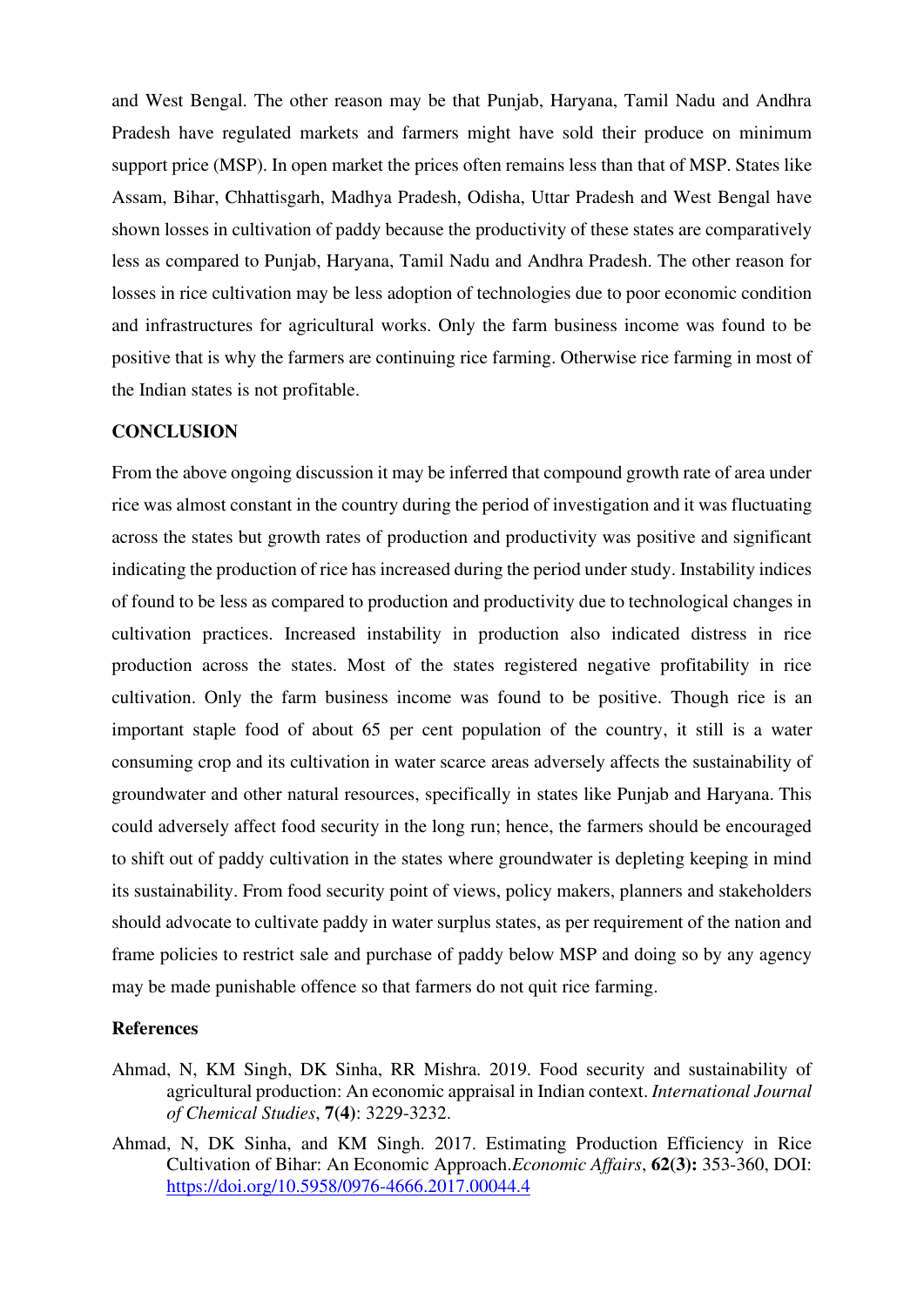- Cuddy JDA, Della Valle PA. 1978.Measuring the instability of time series data. *Oxford Bulletin of Economics and Statistics.*40**,** 79-85.
- Dzanku FM, Jirstorm M, and Marstorp H. 2015. Yield gap-based poverty gaps in rural sub-Saharan Africa. *World Development,* 67, 336-362.
- FAO. 1998.On the measurement of instability of agricultural production and the associated risk of insecurity. In: A Paper presented in Sixth IWG. Agri. Seminar on Agri. Statistics, Russia, June 29–July 3, 1998.
- Godfray HCJ, RB John, RC Ian, H Lawrence, L David, FM James, P Jules, R Sherman, MT Sandy and Camilla T. 2010. Food security: The challenge of feeding 9 billion people. *Science* 327:812-818.
- Kumar A, Singh RKP, Singh KM, and Mishra JS. 2018. Economics of paddy (*Oryzasativa*) production: A comparative study of Bihar and Punjab.*Indian Journal of Agricultural Sciences* **88** (2): 314–9
- Licker R, Johnston M, Foley JA, Barford C, Kucharik CJ, Monfreda C, and Ramankutty N. 2010. Mind the gap: How do climate and agricultural management explain the 'yield gap' of croplands around the world? *Global Ecology and Biogeography,***19**(6):769-782.
- Rosegrant MW, Ringler C and Zhu T. 2009. Water for Agriculture: Maintaining food security under growing scarcity.*Annual Review of Environment and resources,* 34 (1).DOI: [10.1146/annurev.environ.030308.090351](about:blank)
- Singh, KM and Singh, Pushpa. 2020. Challenges of Ensuring Food and Nutritional Security in Bihar. *Development Economics: Macroeconomic Issues in Developing Economies eJournal* ,**9** (23). Available at:<http://dx.doi.org/10.2139/ssrn.3517106>
- Singh, KM, RKP Singh, Abhay Kumar, MS Meena, Anjani Kumar, and VP Chahal.2015. Implications of labour migration for rice production and household economy: evidences from eastern India**.** *Indian Journal of Agricultural Sciences*. **85(5):** May 2015 issue.
- Singh, RKP, KM Singh and Abhay Kumar. 2015. Agricultural Development in Bihar: Some Empirical Evidences. *Agricultural Situation in India*, **70(12):** 5-13.
- Singh, RKP, KM Singh and Abhay Kumar. 2015. A Study on Adoption of Modern Agricultural Technologies at Farm-level in Bihar. *Economic Affairs*. **60(1):** 49- 57. <https://dx.doi.org/10.5958/0976-4666.2015.00005.4>
- Sinha DK, Ahmad N and Singh KM.2016.Shrinking Net Sown Area: An Analysis of Changing Land Use Pattern in Bihar.*Journal of AgriSearch* **3**(4): 238-243
- UNFPA.2010. State of world population 2010-from conflict and crisis to renewal: generations of change. *United Nations Population Fund*.Available onhttp://www. unfpa.org/swp/ 2010/web/en/pdf/ENSOWP10.pdf
- Van Wart J, Kersebaun KC, Peng S, Milner M and Cassman KG. 2013. Estimatingcrop yield potential at regional to national scales. *Field Crops Research***143:**34-43.